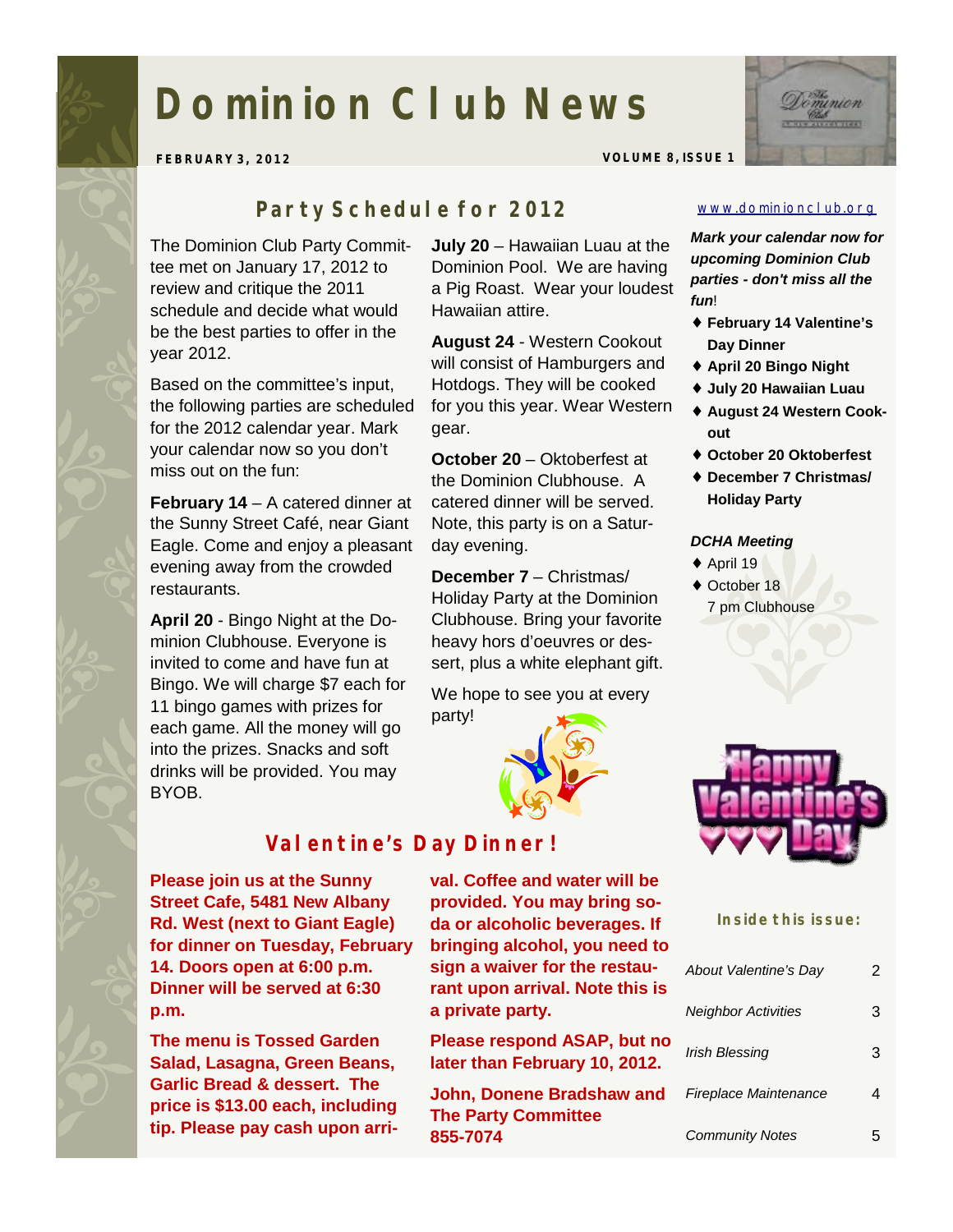

#### *About Valentine's Day*

Valentine's Day, is a holiday observed on February 14 honoring one or more early Christian martyrs named Saint Valentine. It is traditionally a day on which lovers express their love for each other by presenting flowers, offering confectionery, and sending greeting cards (known as "valentines"). The day first became associated with romantic love in the circle of Geoffrey Chaucer in the High Middle Ages, when the tradition of courtly love flourished.

Numerous early Christian martyrs were named Valentine. The Valentines honored on February 14 are Valentine of Rome and Valentine of Terni. Valentine of Rome was a priest in Rome who was martyred about AD 269. Valentine of Terni became bishop of Interamna (modern Terni) about AD 197 and is said to have been martyred during the persecution under Emperor Aurelian.

No romantic elements are present in the original early medieval biographies of either of these martyrs. By the time a Saint Valentine became linked to romance in the 14th century, distinctions between Valentine of Rome and Valentine of Terni were utterly lost.

The first recorded association of Valentine's Day with romantic love is in *Parlement of Foule*s (1382) by Geoffrey Chaucer. Chaucer wrote "For this was Saint Valentine's Day, when every bird cometh there to choose his mate." This poem was written to honor the first anniversary of the engagement of King Richard II of England to Anne of Bohemia. When they were married they were each only 15 years old.

In 1797, a British publisher issued *The Young Man's Valentine Writer*, which contained scores of suggested sentimental verses for the young lover unable to compose his own. Paper Valentines became

so popular in England in the early 19th century that they were assembled in factories. Fancy Valentines were made with real lace and ribbons, with paper lace introduced in the mid-19th century.

In the United States, the first massproduced valentines of embossed paper lace were produced and sold shortly after 1847 by Esther Howland (1828–1904) of Worcester, Massachusetts. Her father operated a large book and stationery store, but Howland took her inspiration from an English Valentine she had received from a business associate of her father.

Since the 19th century, handwritten notes have given way to mass-produced greeting cards. The mid-19th century Valentine's Day trade was a harbinger of further commercialized holidays in the United States to follow.

In the second half of the 20th century, the practice of exchanging cards was extended to all manner of gifts in the United States. Such gifts typically include roses and chocolates packed in a red satin, heart-shaped box. In the 1980s, the diamond industry began to promote Valentine's Day as an occasion for giving jewelry.

The U.S. Greeting Card Association estimates that approximately 190 million valentines are sent each year in the US. Half are given to family members other than husband or wife, usually to children. When you include the valentine-exchange cards made in school activities the figure goes up to 1 billion.

On the Internet, millions of people use, every year, digital means of creating and sending Valentine's Day greeting messages such as e-cards, love coupons or printable greeting cards. An estimated 15 million e-valentines were sent in 2010.



*"The day first became associated with romantic love in the circle of Geoffrey Chaucer in the High Middle Ages, when the tradition of courtly love flourished"* 

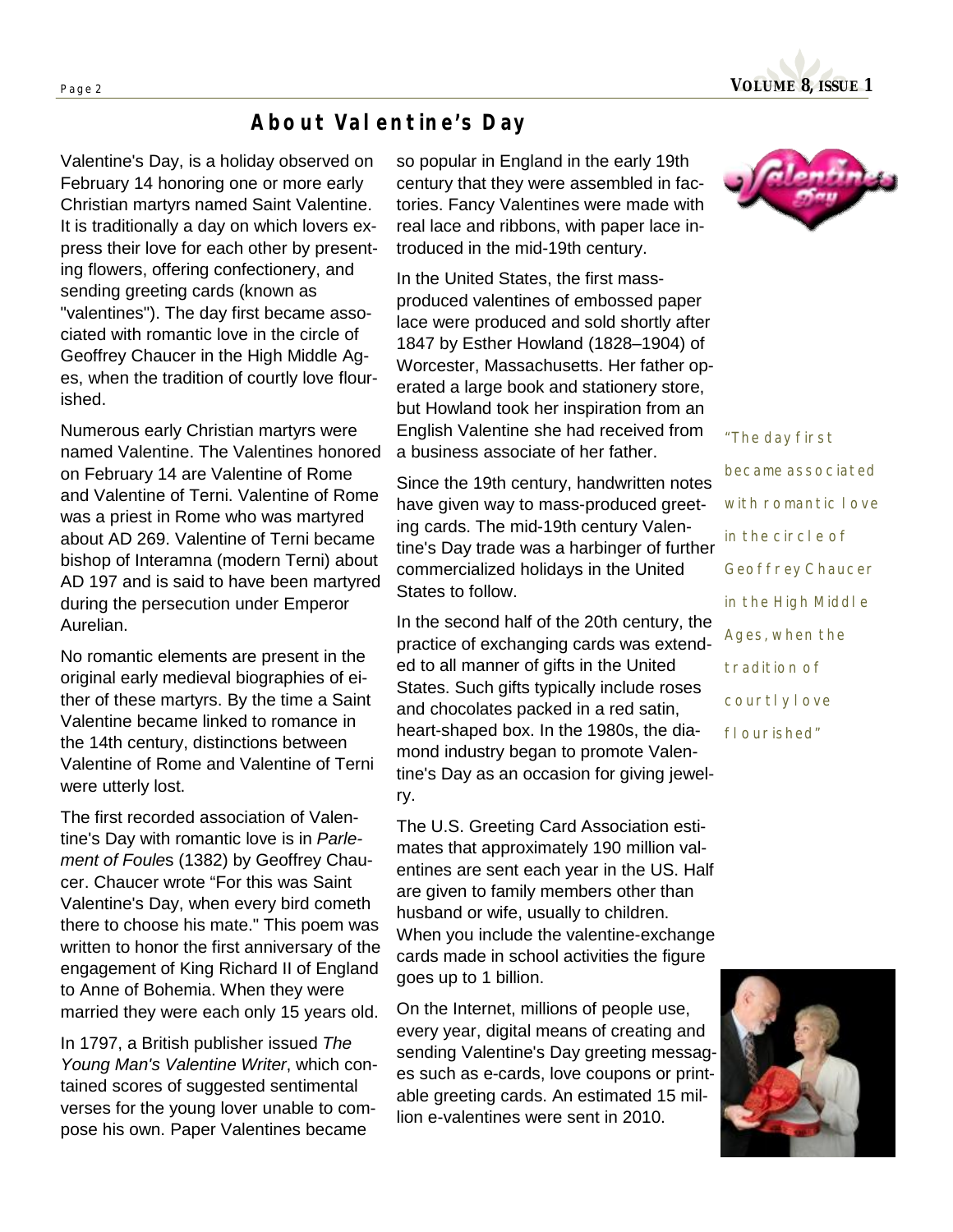**Page <sup>3</sup>VOLUME 8, ISSUE 1** 

### *Neighbor Activities*

Jack & Becki Schmidt traveled to Ft Lauderdale to get on a cruise to the Caribbean. While they were in Ft Lauderdale they had dinner with Ron & Susan Stauffer who winter in Lauderdale. Here is a photo of the Dominion Club residents enjoying the weather and friendship.

—*Thanks to Ron Stauffer* 

# *St. Patrick's Day Blessing Wishing you a rainbow For sunlight after showers Miles and miles of Irish smiles For golden happy hours— Shamrocks at your doorway For luck and laughter too, And a host of friends that never ends*

*Each day your whole life through!* 





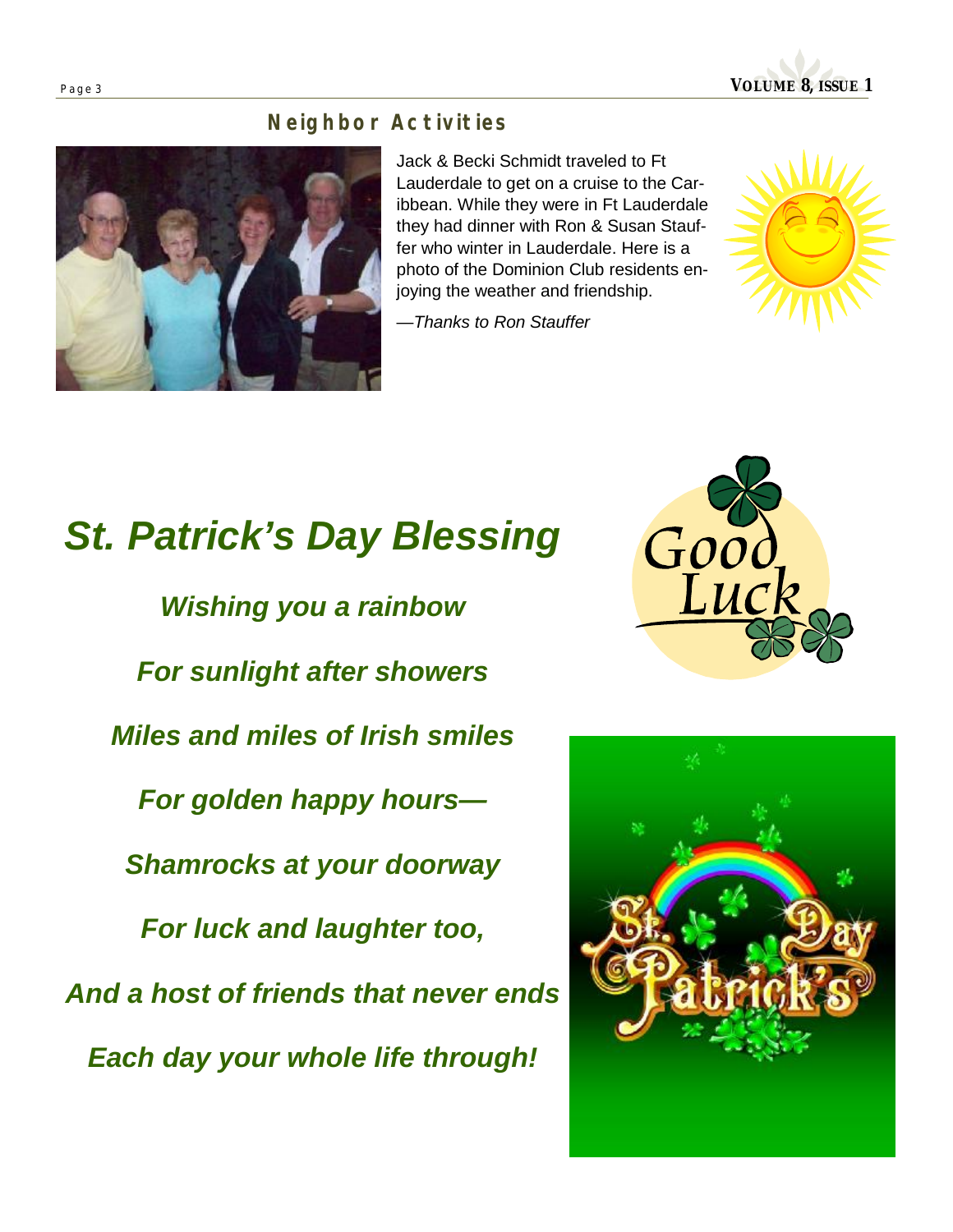

## *Gas Fireplace Maintenance*

As with any gas appliance, you should get your gas fireplace inspected annually by a licensed gas technician to maintain lowenergy costs and ensure well-being. (Ask the Plumbing-Heating-Cooling Contractors Association for a list of professionals in your area.) When the technician shows up at your door, he or she should be ready to:

- Adjust and clean the gas pilot safety system
- Check the venting system
- Inspect the combustion chamber, chimney draw, and primary air shutter to ensure proper air feed to flame
- Clean and inspect glass, firebox, and heat exchanger
- Repaint firebox if needed
- Verify overall tightness of electrical connections to prevent carbon dioxide leaks
- Ensure proper log position
- Replace ember bed material
- Test and clean blower if applicable

What can you be doing in the meantime?

Keep the chimney damper open as long as the pilot light is lit. Because gas-log fires produce copious amounts of carbon monoxide, they have to vent outside in a fail-safe manner.

Before you clean your gas fireplace, always make sure the gas valve is turned off. Then, before relighting it, make sure you follow the manufacturers instructions to a tee. The burner and control compartment should always be kept clean, which can be done by vacuuming and brushing it a minimum of one time per year. For cleaning the logs, simply use a soft, paint brush to brush off debris or spider webs. Since most logs are fragile, this type of brush will ensure it does not break.

If you have any broken logs, do not use the fireplace. In this situation, turn the gas valve off and let the fireplace cool if it had been in operation. You want to make sure the pilot light is off and always use the appropriate replacement log. Keep in mind that not all fireplace logs fit universally. Check the position of the logs as well to make sure they are connected firmly and safely. If the logs are not positioned according to the manufacturers guidelines, carbon build-up can occur and ultimately damage the unit.

Clean the glass front of your fireplace often—but never when it's warm. (The pores in the glass enlarge, letting cleaner seep in and causing cloudiness over time.) First of all, you have to understand what you're cleaning. It's not regular glass; glass would explode at fireplace temperatures. It's either some kind of tem-*produce copious*  pered safety glass or, more likely, a transparent ceramic material. That's why regular window cleaners don't work very well. Gas fires produce a whitish haze, which is made of mineral deposits from water condensation

The first rule of fireplace glass cleaners: follow manufacturer's directions. (use the Internet to find them if you no longer have the paper version). There are a number of gas fireplace glass cleaners available

If the glass cover can be removed by a clip or crank then remove it and place it on a soft surface. Always wear gloves. Don't use abrasives. Be careful not to scratch or crack it—cracked glass covers must be replaced before using the fireplace again.



*"Keep the chimney damper open as long as the pilot light is lit. Because gas-log fires amounts of carbon monoxide, they have to vent outside in a fail-safe manner"*